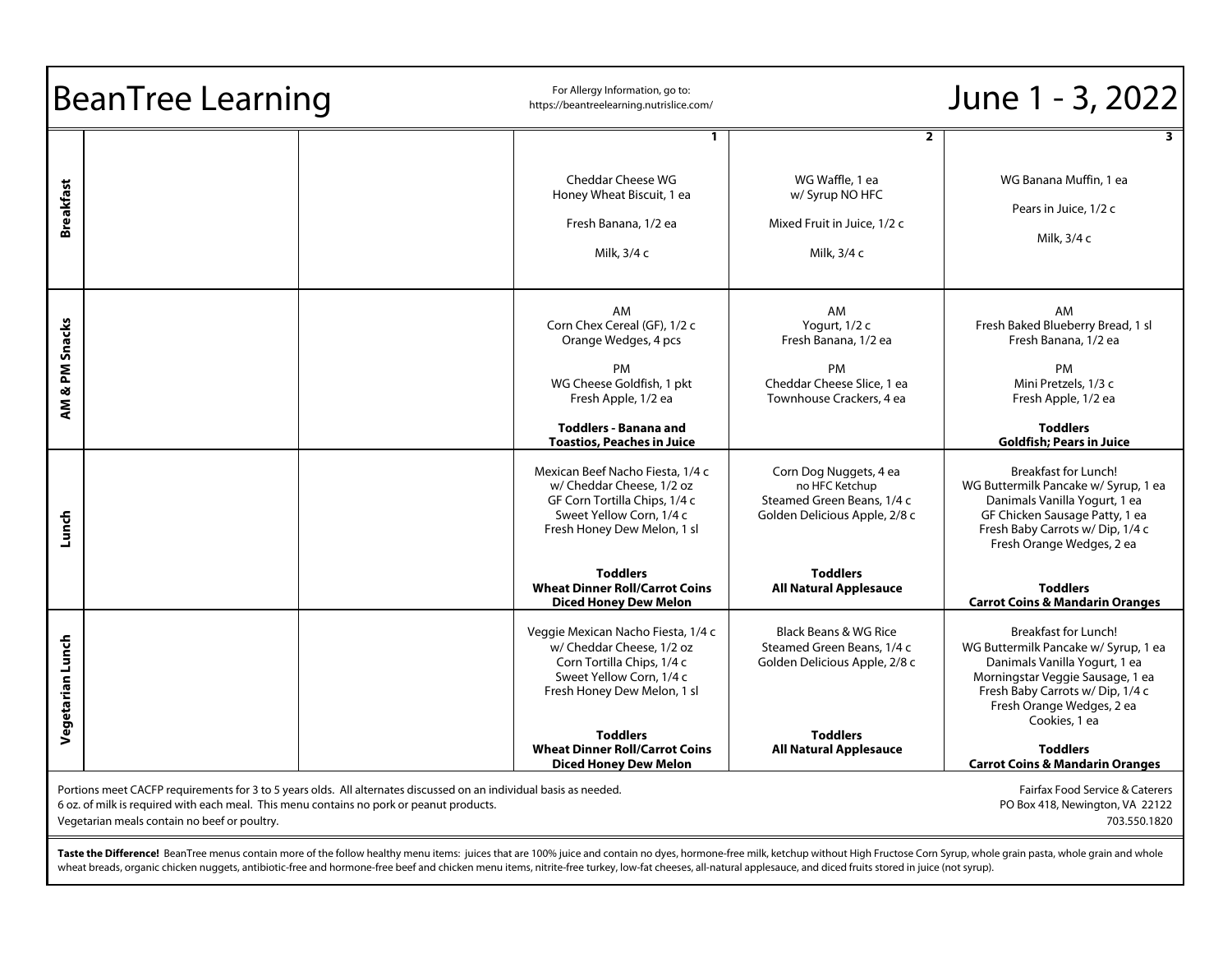| <b>BeanTree Learning</b>                                                                                                                                                                                                                                                                                                                             |                                                                                                                                                                                             | For Allergy Information, go to:<br>https://beantreelearning.nutrislice.com/                                                         |                                                                                                                                                      | June 6 - 10, 2022                                                                                                              |                                                                                                                                                             |
|------------------------------------------------------------------------------------------------------------------------------------------------------------------------------------------------------------------------------------------------------------------------------------------------------------------------------------------------------|---------------------------------------------------------------------------------------------------------------------------------------------------------------------------------------------|-------------------------------------------------------------------------------------------------------------------------------------|------------------------------------------------------------------------------------------------------------------------------------------------------|--------------------------------------------------------------------------------------------------------------------------------|-------------------------------------------------------------------------------------------------------------------------------------------------------------|
| <b>Breakfast</b>                                                                                                                                                                                                                                                                                                                                     | Cheerios Cereal (GF), 1/2 c<br>100% Orange Raspberry Juice, 1/2 c<br>Milk, 3/4 c<br><b>Toddlers</b>                                                                                         | $\overline{7}$<br>English Muffin WG White, 1/2 da<br>w/ Grape Jelly (No HFC)<br>Mixed Fruit in Juice, 1/2 c<br>Milk, 3/4 c          | 8<br>Corn Chex Cereal (GF), 1/2 c<br>Fresh Orange Wedges, 4 ea<br>Milk, 3/4 c<br><b>Toddlers</b>                                                     | 9<br>WG Sliced Bagel, 1/2 ea<br>Cream Cheese, 1/2 oz<br>Peaches in Juice, 1/2 c<br>Milk, 3/4 c                                 | 10<br>WG Blueberry Muffin, 1 ea<br>Pears in Juice, 1/2 c<br>Milk, 3/4 c                                                                                     |
| & PM Snacks<br>ÄM,                                                                                                                                                                                                                                                                                                                                   | Applesauce<br>AM<br>Rice Chex Cereal (GF), 1/2 c<br>Milk. 1/2 c<br>PM<br>Multi Grain Sun Chips, 1/2 pkt<br>Mild Salsa, 1 oz                                                                 | AM<br>Vanilla Yogurt, 1/2 c<br>Homemade Granola, 1 oz<br>PM<br>WG Cinnamon Crispy Bites, 1/2 pkt<br>Diced Peaches in Juice 1/2 c    | <b>Mandarin Oranges</b><br>AM<br>Cheerios Cereal (GF), 1/2 c<br>Fresh Banana, 1/2 ea<br>PM<br>WG White Wheat Bagel, 1/2 ea<br>Cream Cheese, 1/2 oz   | AM.<br>Cinnamon Raisin Bread, 1/2 sl<br>Orange Wedges, 4 pcs<br>PM<br>Fresh Baby Carrots, 1/2 c<br>Ranch Dressing; WG Goldfish | AM.<br>Fresh Baked Banana Bread, 1 sl<br>Fresh Apple, 1/2 ea<br>PM<br>Cheddar Cheese Stick, 1 ea<br>Townhouse Crackers, 4 ea                                |
|                                                                                                                                                                                                                                                                                                                                                      | <b>Toddlers</b><br>Vanilla Yogurt; Mandarin Oranges                                                                                                                                         | <b>Toddlers</b><br><b>Pears in Juice</b>                                                                                            |                                                                                                                                                      | <b>Toddlers</b><br><b>Mandarin Oranges, Diced Peaches</b>                                                                      | <b>Toddlers</b><br><b>All Natural Applesauce</b>                                                                                                            |
| Lunch                                                                                                                                                                                                                                                                                                                                                | Roasted Teriyaki Chicken<br>Strips, 3 ea<br>WG Brown Rice w/ Cauliflower, 1/4 c<br>Tossed Salad w/ Mixed Greens, 1/4 c<br>Creamy Ranch Dressing<br>Mixed Peaches & Pears in<br>Juice, 3/8 c | Lean Beef Hamburger, 1 ea<br>Wheat Hamburger Roll, 1 ea<br>No HFC Ketchup<br>Sweet Yellow Corn, 1/4 c<br>Red Delicious Apple, 3/8 c | NAE Chicken Fajitas, 1/3 c<br>Shredded Cheddar Cheese, 1/2 oz<br>Whole Wheat 6" Tortilla, 1 ea<br>Steamed Green Beans, 1/4 c<br>Fresh Banana, 1/2 ea | Cheeseburger Meatloaf, 1 ea<br>Wheat Dinner Roll, 1 ea<br>Sweet Yellow Corn, 1/4 c<br>Fresh Orange Wedges, 2 ea                | "Baked Ziti" Meatless w/ Soy<br>Italian Red Sauce<br>w/Three Cheeses, 1/2 c<br>Hot Mixed Vegetables, 1/4 c<br>Italian Bread, 1 sl<br>Fresh Canteloupe, 1 sl |
|                                                                                                                                                                                                                                                                                                                                                      | <b>Toddlers</b><br><b>Carrot Coins</b><br>Savory Mashed Potatoes, 1/4 c                                                                                                                     | <b>Toddlers</b><br>Applesauce<br><b>Steamed Green Beans</b>                                                                         | <b>Toddlers</b>                                                                                                                                      | <b>Toddlers</b><br><b>Mandarin Oranges;</b><br><b>Carrot Coins</b>                                                             | <b>Toddlers</b><br><b>Cantaloupe</b><br>Peas, Carrots, Green Beans                                                                                          |
| Vegetarian Lunch                                                                                                                                                                                                                                                                                                                                     | Veggie Egg Roll, 2 ea<br>WG Brown Rice w/ Cauliflower, 1/4 c<br>Tossed Salad w/ Mixed Greens, 1/4 c<br><b>Creamy Ranch Dressing</b><br>Mixed Peaches & Pears in<br>Juice, 3/8 c             | Veggie Sausage Patty Slider<br>Wheat Hamburger Roll, 1 ea<br>No HFC Ketchup<br>Sweet Yellow Corn, 1/4 c<br>Fresh Banana, 1/2 ea     | Chickenless Fajita Strips<br>Whole Wheat 6" Tortilla, 1 ea<br>Steamed Green Beans, 1/4 c<br>Fresh Banana, 1/2 ea                                     | Vegan Black Bean Chili, 1/3 c<br>Wheat Dinner Roll, 1 ea<br>Sweet Yellow Corn, 1/4 c<br>Fresh Apple, 3/8 c                     | "Baked Ziti" Meatless w/ Soy<br>Italian Red Sauce<br>w/Three Cheeses, 1/2 c<br>Hot Mixed Vegetables, 1/4 c<br>Italian Bread, 1 sl<br>Fresh Canteloupe, 1 sl |
|                                                                                                                                                                                                                                                                                                                                                      | <b>Toddlers</b><br><b>Carrot Coins</b><br>Savory Mashed Potatoes, 1/4 c                                                                                                                     | <b>Toddlers</b><br><b>Steamed Green Beans</b>                                                                                       |                                                                                                                                                      | <b>Toddlers</b><br><b>All Natural Applesauce</b><br><b>Carrot Coins</b>                                                        | <b>Toddlers</b><br><b>Cantaloupe</b><br>Peas, Carrots, Green Beans                                                                                          |
| Portions meet CACFP requirements for 3 to 5 years olds. All alternates discussed on an individual basis as needed.<br>Fairfax Food Service & Caterers<br>6 oz. of milk is required with each meal. This menu contains no pork or peanut products.<br>PO Box 418, Newington, VA 22122<br>Vegetarian meals contain no beef or poultry.<br>703.550.1820 |                                                                                                                                                                                             |                                                                                                                                     |                                                                                                                                                      |                                                                                                                                |                                                                                                                                                             |

**Taste the Difference!** BeanTree menus contain more of the follow healthy menu items: juices that are 100% juice and contain no dyes, hormone-free milk, ketchup without High Fructose Corn Syrup, whole grain pasta, whole gr wheat breads, organic chicken nuggets, antibiotic-free and hormone-free beef and chicken menu items, nitrite-free turkey, low-fat cheeses, all-natural applesauce, and diced fruits stored in juice (not syrup).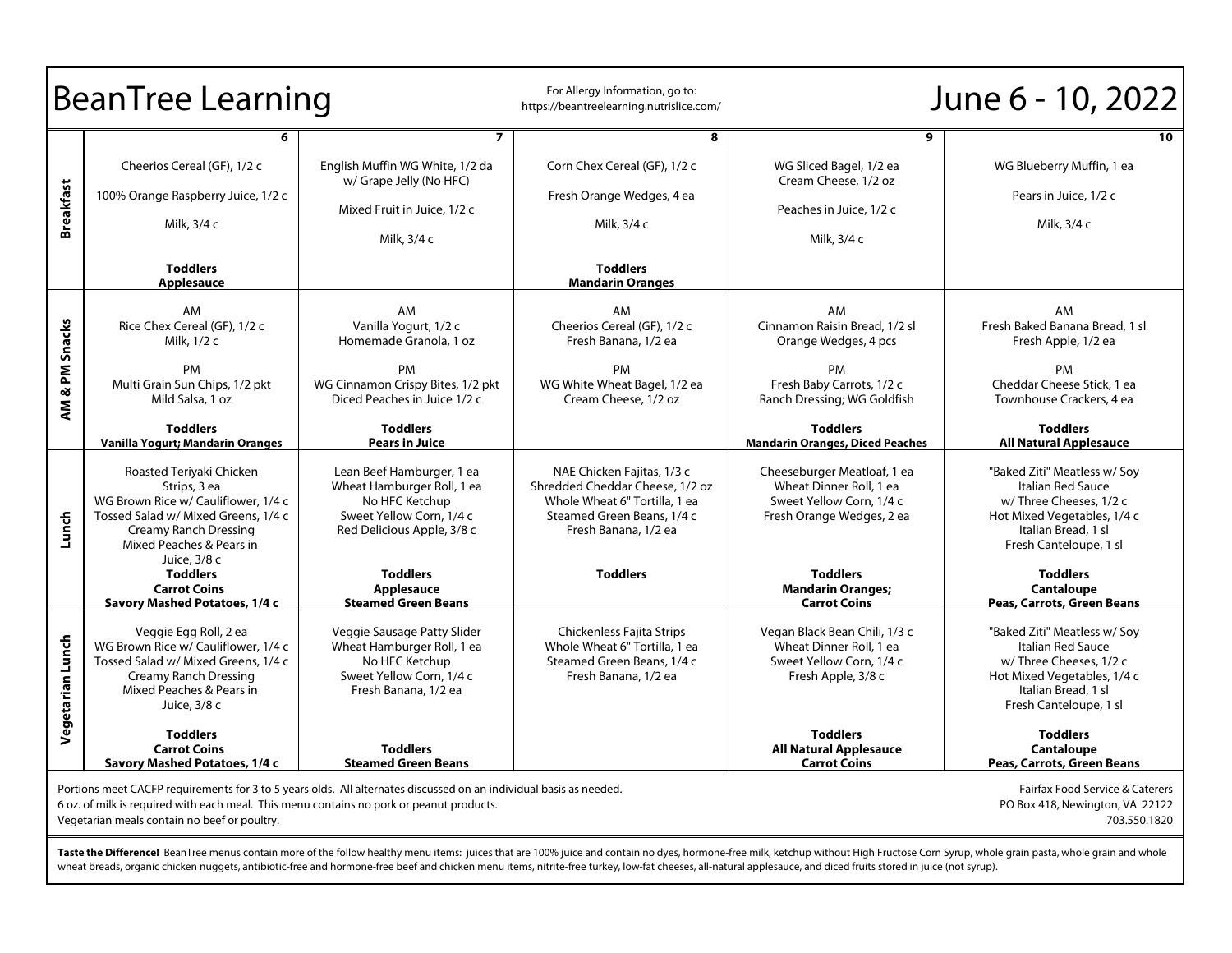|                                                                                                                                                                                                                                                                                                                                                                                                                                                    | <b>BeanTree Learning</b>                                                                                                              |                                                                                                                                                                                        | For Allergy Information, go to:<br>https://beantreelearning.nutrislice.com/                                                                         |                                                                                                                                        | June 13 - 17, 2022                                                                                                                                                                          |
|----------------------------------------------------------------------------------------------------------------------------------------------------------------------------------------------------------------------------------------------------------------------------------------------------------------------------------------------------------------------------------------------------------------------------------------------------|---------------------------------------------------------------------------------------------------------------------------------------|----------------------------------------------------------------------------------------------------------------------------------------------------------------------------------------|-----------------------------------------------------------------------------------------------------------------------------------------------------|----------------------------------------------------------------------------------------------------------------------------------------|---------------------------------------------------------------------------------------------------------------------------------------------------------------------------------------------|
|                                                                                                                                                                                                                                                                                                                                                                                                                                                    | 13.                                                                                                                                   | 14                                                                                                                                                                                     | 15                                                                                                                                                  | 16                                                                                                                                     | 17 <sup>7</sup>                                                                                                                                                                             |
|                                                                                                                                                                                                                                                                                                                                                                                                                                                    | Rice Chex Cereal, GF, 1/2 c                                                                                                           | <b>Buttermilk Pancakes (WG)</b><br>w/No HFC Syrup, 1 ea                                                                                                                                | <b>Cheddar Cheese WG</b><br>Honey Wheat Biscuit, 1 ea                                                                                               | WG Waffle, 1 ea<br>w/ Syrup NO HFC                                                                                                     | WG Banana Muffin, 1 ea                                                                                                                                                                      |
| <b>Breakfast</b>                                                                                                                                                                                                                                                                                                                                                                                                                                   | 100% Strawberry Kiwi Juice, 1/2 c                                                                                                     | Fresh Apple, 1/2 ea                                                                                                                                                                    | Fresh Banana, 1/2 ea                                                                                                                                | Mixed Fruit in Juice, 1/2 c                                                                                                            | Pears in Juice, 1/2 c<br>Milk, 3/4 c                                                                                                                                                        |
|                                                                                                                                                                                                                                                                                                                                                                                                                                                    | Milk, 3/4 c                                                                                                                           | Milk, 3/4 c                                                                                                                                                                            | Milk, 3/4 c                                                                                                                                         | Milk, 3/4 c                                                                                                                            |                                                                                                                                                                                             |
|                                                                                                                                                                                                                                                                                                                                                                                                                                                    | AM<br>Krispie Rice Cereal, 1/2 c<br>Milk, 1/2 c                                                                                       | AM<br>Graham Crackers, 2 ea<br>Fresh Apple, 1/2 ea                                                                                                                                     | AM<br>Corn Chex Cereal (GF), 1/2 c<br>Orange Wedges, 4 pcs                                                                                          | AM<br>Yogurt, 1/2 c<br>Fresh Banana, 1/2 ea                                                                                            | AM.<br>Fresh Baked Blueberry Bread, 1 sl<br>Fresh Banana, 1/2 ea                                                                                                                            |
| AM & PM Snacks                                                                                                                                                                                                                                                                                                                                                                                                                                     | PM<br>Monterey Jack Cheese, 1 sl<br>Pears in Juice, 1/2 c                                                                             | <b>PM</b><br>Fresh Baby Carrots, 1/2 c<br>Townhouse Crackers, 4 ea                                                                                                                     | <b>PM</b><br>WG Cheese Goldfish, 1 pkt<br>Fresh Apple, 1/2 ea                                                                                       | <b>PM</b><br>Cheddar Cheese Slice, 1 ea<br>Townhouse Crackers, 4 ea                                                                    | PM<br>Mini Pretzels, 1/3 c<br>Fresh Apple, 1/2 ea                                                                                                                                           |
|                                                                                                                                                                                                                                                                                                                                                                                                                                                    |                                                                                                                                       | <b>Toddlers</b><br><b>Mixed Fruit / Mandarin Oranges</b>                                                                                                                               | <b>Toddlers - Banana and</b><br><b>Toastios, Peaches in Juice</b>                                                                                   |                                                                                                                                        | <b>Toddlers</b><br><b>Goldfish; Pears in Juice</b>                                                                                                                                          |
| Lunch                                                                                                                                                                                                                                                                                                                                                                                                                                              | Beef Meatballs & Gravy, 3 ea<br>WG Brown Rice w/ Cauliflower, 1/4 c<br>Fresh Baby Carrots w/ Ranch, 1/4 c<br>Pineapple Tidbits, 3/8 c | Pizza Pasta Bake, 1/2 c<br>WG Pasta/Marinara/Beef Crumbles<br>Chicken/Beef Pepperoni/Tomato<br>Sauce/Shredded Mozzarella<br>Steamed Greeen Beans, 1/4 c<br>Fresh Banana, 1/2 ea        | NAE WG Chicken Nuggets, 4 ea<br>No HFC Ketchup<br>Caesar Salad w/ Romaine<br>Dressing & Parmesan, 1/4 c<br>Orange Wedges, 2 pcs                     | Italian Beef Meatballs, 3 ea<br>Sub Roll, 1/2 ea<br>Mozzarella Cheese, 1/2 oz<br>Sweet Tender Peas, 1/4 c<br>Fresh Gala Apple, 3/8 c   | WG Pollock Alaska Nuggets, 3 ea<br>No HFC Ketchup<br>Brown Cheesy Rice w/ Cauliflower, 1/4 c<br>Tossed Salad w/ Mixed Greens, 1/4 c<br><b>Creamy Ranch Dressing</b><br>Fresh Honeydew Melon |
|                                                                                                                                                                                                                                                                                                                                                                                                                                                    | <b>Toddlers</b><br><b>Sweet Peas, Peaches in Juice</b><br>Savory Mashed Potatoes, 1/4 c                                               |                                                                                                                                                                                        | <b>Toddlers</b><br><b>Mandarin Oranges</b><br><b>Green Beans</b>                                                                                    | <b>Toddlers</b><br><b>All Natural Applesauce</b><br><b>Green Beans</b>                                                                 | <b>Toddlers</b><br><b>Carrot Coins</b><br><b>Diced Honeydew Melon</b>                                                                                                                       |
| Vegetarian Lunch                                                                                                                                                                                                                                                                                                                                                                                                                                   | Egg Rolls<br>WG Brown Rice w/ Cauliflower, 1/4 c<br>Fresh Baby Carrots w/ Ranch, 1/4 c<br>Pineapple Tidbits, 3/8 c                    | Veggie Pizza Pasta Bake, 1/2 c<br>WG Pasta/Marinara/Beef Crumbles<br>Chicken/Beef Pepperoni/Tomato<br>Sauce/Shredded Mozzarella<br>Steamed Greeen Beans, 1/4 c<br>Fresh Banana, 1/2 ea | Morning Star Vegetarian<br>Chicken Nuggets, 4 ea<br>No HFC Ketchup<br>Caesar Salad w/ Romaine<br>Dressing & Parmesan, 1/4 c<br>Orange Wedges, 2 pcs | Italian Veggie Meatballs, 2 ea<br>Sub Roll, 1/2 ea<br>Mozzarella Cheese, 1/2 oz<br>Sweet Tender Peas, 1/4 c<br>Fresh Gala Apple, 3/8 c | Brown Cheesy Rice w/ Cauliflower, 1/4 c<br>Tossed Salad w/ Mixed Greens, 1/4 c<br><b>Creamy Ranch Dressing</b><br>Fresh Honeydew Melon                                                      |
|                                                                                                                                                                                                                                                                                                                                                                                                                                                    | <b>Toddlers</b><br>Sweet Peas, Peaches in Juice<br>Savory Mashed Potatoes, 1/4 c                                                      |                                                                                                                                                                                        | <b>Toddlers</b><br>Mandarın Oranges<br><b>Green Beans</b>                                                                                           | <b>Toddlers</b><br><b>All Natural Applesauce</b><br><b>Green Beans</b>                                                                 |                                                                                                                                                                                             |
| Portions meet CACFP requirements for 3 to 5 years olds. All alternates discussed on an individual basis as needed.<br>Fairfax Food Service & Caterers<br>6 oz. of milk is required with each meal. This menu contains no pork or peanut products.<br>PO Box 418, Newington, VA 22122<br>Vegetarian meals contain no beef or poultry.<br>703.550.1820                                                                                               |                                                                                                                                       |                                                                                                                                                                                        |                                                                                                                                                     |                                                                                                                                        |                                                                                                                                                                                             |
| Taste the Difference! BeanTree menus contain more of the follow healthy menu items: juices that are 100% juice and contain no dyes, hormone-free milk, ketchup without High Fructose Corn Syrup, whole grain pasta, whole grai<br>wheat breads, organic chicken nuggets, antibiotic-free and hormone-free beef and chicken menu items, nitrite-free turkey, low-fat cheeses, all-natural applesauce, and diced fruits stored in juice (not syrup). |                                                                                                                                       |                                                                                                                                                                                        |                                                                                                                                                     |                                                                                                                                        |                                                                                                                                                                                             |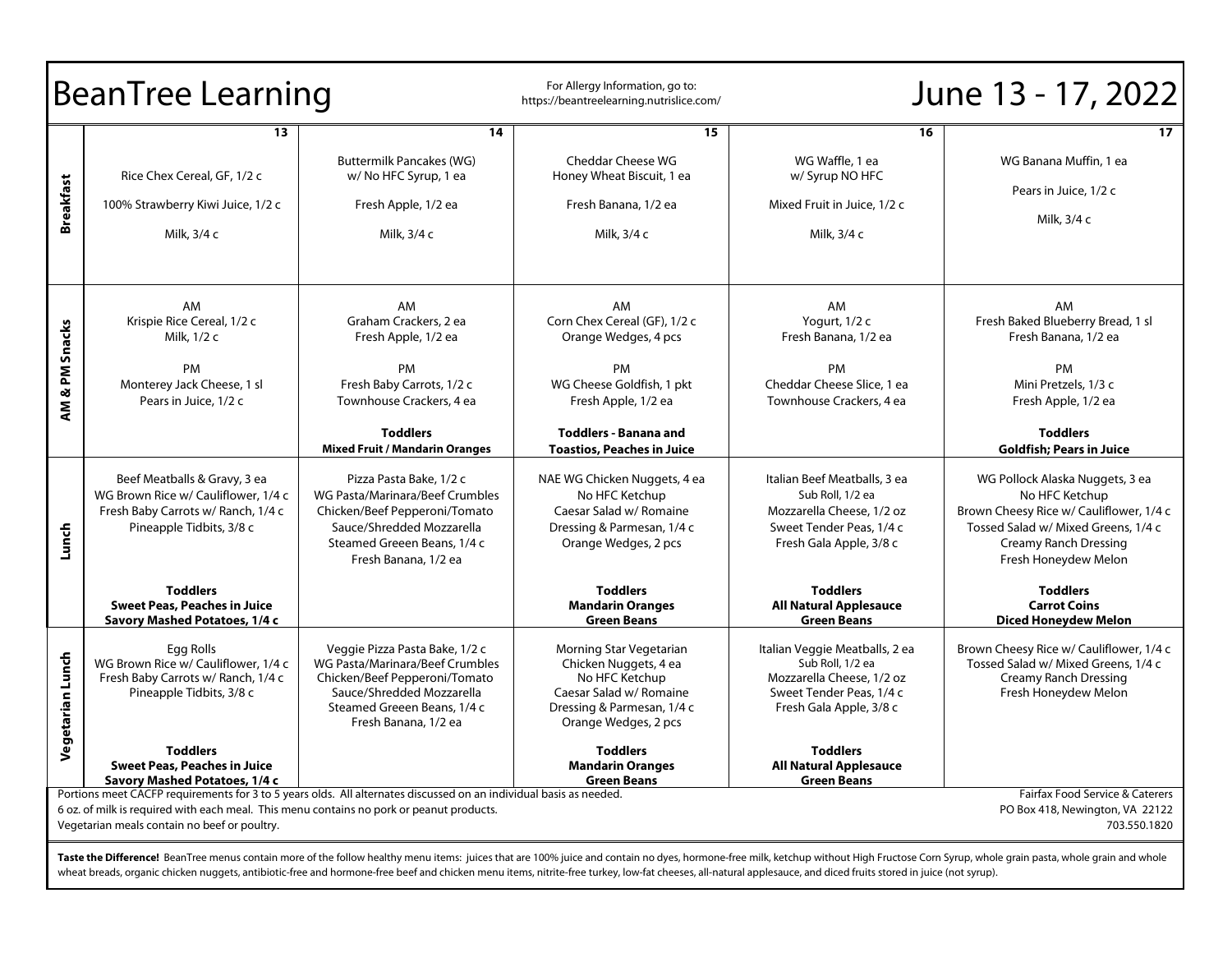| <b>BeanTree Learning</b>                                                                                                                                                                                                                                                                                                                                                                                                                                                   |                                                                                                                                                                                  | For Allergy Information, go to:<br>https://beantreelearning.nutrislice.com/                                                                                                    | June 20 - 24, 2022                                                                                                                                                                                                                               |                                                                                                                                                                                            |                                                                                                                                                                                                                                       |
|----------------------------------------------------------------------------------------------------------------------------------------------------------------------------------------------------------------------------------------------------------------------------------------------------------------------------------------------------------------------------------------------------------------------------------------------------------------------------|----------------------------------------------------------------------------------------------------------------------------------------------------------------------------------|--------------------------------------------------------------------------------------------------------------------------------------------------------------------------------|--------------------------------------------------------------------------------------------------------------------------------------------------------------------------------------------------------------------------------------------------|--------------------------------------------------------------------------------------------------------------------------------------------------------------------------------------------|---------------------------------------------------------------------------------------------------------------------------------------------------------------------------------------------------------------------------------------|
| <b>Breakfast</b>                                                                                                                                                                                                                                                                                                                                                                                                                                                           | 20<br>Cheerios Cereal (GF), 1/2 c<br>Fresh Apple, 1/2 ea<br>Milk, 3/4 c<br><b>Toddlers</b><br><b>Applesauce</b>                                                                  | 21<br>English Muffin WG White, 1/2 da<br>w/ Grape Jelly (No HFC)<br>Mixed Fruit in Juice, 1/2 c<br>Milk, 3/4 c                                                                 | 22<br>Corn Chex Cereal (GF), 1/2 c<br>Fresh Orange Wedges, 4 ea<br>Milk, 3/4 c<br><b>Toddlers</b><br><b>Mandarin Oranges</b>                                                                                                                     | 23<br>WG Sliced Bagel, 1/2 ea<br>with Cream Cheese, 1/2 oz<br>Peaches in Juice, 1/2 c<br>Milk, 3/4 c                                                                                       | 24<br>Whole Grain Blueberry Muffin, 1 ea<br>Pears in Juice, 1/2 c<br>Milk, 3/4 c                                                                                                                                                      |
| & PM Snacks<br>ξ                                                                                                                                                                                                                                                                                                                                                                                                                                                           | AM<br>GF Rice Chex, 1/2 c<br>Milk, 1/2 c<br><b>PM</b><br>Multi Grain Sun Chips, 1/2 pkt<br>Mild Salsa, 1 oz<br><b>Toddlers</b><br>Vanilla Yogurt; Mandarin Oranges               | AM<br>Vanilla Yogurt, 1/2 c<br>Homemade Granola, 1 oz<br>PM<br>WG Cinnamon Crispy Bites, 1/2 pkt<br>Diced Peaches in Juice 1/2 c<br><b>Toddlers</b><br><b>Pears in Juice</b>   | AM<br>Cheerios Cereal, 1/2 c<br>Fresh Banana, 1/2 ea<br><b>PM</b><br>WG White Wheat Bagel, 1/2 ea<br>Cream Cheese, 1/2 oz                                                                                                                        | AM<br>Cinnamon Raisin Bread, 1/2 sl<br>Orange Wedges, 4 pcs<br>PM<br>Fresh Baby Carrots, 1/2 c<br>Ranch Dressing; WG Goldfish<br><b>Toddlers</b><br><b>Mandarin Oranges, Diced Peaches</b> | AM<br>Fresh Baked Banana Bread, 1 sl<br>Fresh Apple, 1/2 ea<br>PM<br>Cheddar Cheese Stick, 1 ea<br>Townhouse Crackers, 4 ea<br><b>Toddlers</b><br><b>All Natural Applesauce</b>                                                       |
| Lunch                                                                                                                                                                                                                                                                                                                                                                                                                                                                      | Chicken Slider on a Bun, 1 ea<br>Shredded Cheddar Cheese, 1/2 oz<br>Slider Bun, 1 ea<br>No HFC Ketchup<br>Steamed Green Beans, 1/4 c<br>Pears and Peaches in Juice, 3/8 c        | Salisbury Steak & Gravy, 1 ea<br>Savory Mashed Potatoes, 1/4 c<br>Wheat Dinner Roll, 1 ea<br>Fresh Red Delicious Apple, 3/8 c<br><b>Toddlers</b>                               | GF Chicken Tenders, 3 ea<br>WG Brow Rice w/ Cauliflower, 1/4 c<br>Fresh Baby Carrots, 1/4 c<br>w/Ranch Dip<br>Fresh Cantaloupe, 1 sl<br><b>Toddlers</b><br><b>Carrot Coins/Diced Cantaloupe</b>                                                  | WG Spaghetti w/Beef & Lentil<br>Marinara, 1/2 c<br>Parmesan Cheese, 1/2 oz<br>Baby Spinach and Ranch, 1/4 c<br>Fresh Banana, 1/2 ea<br><b>Toddlers</b>                                     | Boneless Chicken Wing Dings, 3 ea<br>No HFC Ketchup; Wheat Dinner Roll<br>Peas/Carrots/Green Beans/Corn/<br>Lima Beans, 1/4 c<br>Fresh Orange Wedges, 2 ea<br><b>Toddlers</b><br><b>Mandarin Oranges</b>                              |
| Vegetarian Lunch                                                                                                                                                                                                                                                                                                                                                                                                                                                           | Veggie Sausage Slider on a Bun, 1 ea<br>Shredded Cheddar Cheese, 1/2 oz<br>Slider Bun, 1 ea<br>No HFC Ketchup<br>Steamed Greed Beans, 1/4 c<br>Pears and Peaches in Juice, 3/8 c | <b>All Natural Applesauce</b><br>Veg Sausage Crumbles<br>Veggie Gravy<br>Savory Mashed Potatoes, 1/4 c<br>Wheat Dinner Roll, 1 ea<br>Fresh Cantaloupe, 1 sl<br><b>Toddlers</b> | Savory Mashed Potatoes, 1/4 c<br>Vegan Refried Beans, 1/2 c<br>Cheddar Cheese, 1/2 oz<br>Whole Grain Rice, 1/4 c<br>Fresh Baby Carrots, 1/4 c<br>w/Ranch Dip<br>Red Delicious Apple, 3/8 ea<br><b>Toddlers</b><br><b>Carrot Coins/Applesauce</b> | <b>Sweet Tender Peas</b><br>WG Spaghetti Marinara, 1/2 c<br>Parmesan Cheese, 1/2 oz<br>Baby Spinach and Ranch, 1/4 c<br>Fresh Banana, 1/2 ea<br><b>Toddlers</b>                            | Peas, Carrots, Green Beans<br>Morningstar Veggie Nuggets, 3 ea<br>No HFC Ketchup; Wheat Dinner Roll<br>Peas/Carrots/Green Beans/Corn/<br>Lima Beans, 1/4 c<br>Fresh Orange Wedges, 2 ea<br><b>Toddlers</b><br><b>Mandarin Oranges</b> |
| <b>Diced Cantaloupe</b><br>Savory Mashed Potatoes, 1/4 c<br><b>Sweet Tender Peas</b><br>Peas, Carrots, Green Beans<br>Portions meet CACFP requirements for 3 to 5 years olds. All alternates discussed on an individual basis as needed.<br>Fairfax Food Service & Caterers<br>6 oz. of milk is required with each meal. This menu contains no pork or peanut products.<br>PO Box 418, Newington, VA 22122<br>Vegetarian meals contain no beef or poultry.<br>703.550.1820 |                                                                                                                                                                                  |                                                                                                                                                                                |                                                                                                                                                                                                                                                  |                                                                                                                                                                                            |                                                                                                                                                                                                                                       |

**Taste the Difference!** BeanTree menus contain more of the follow healthy menu items: juices that are 100% juice and contain no dyes, hormone-free milk, ketchup without High Fructose Corn Syrup, whole grain pasta, whole gr wheat breads, organic chicken nuggets, antibiotic-free and hormone-free beef and chicken menu items, nitrite-free turkey, low-fat cheeses, all-natural applesauce, and diced fruits stored in juice (not syrup).